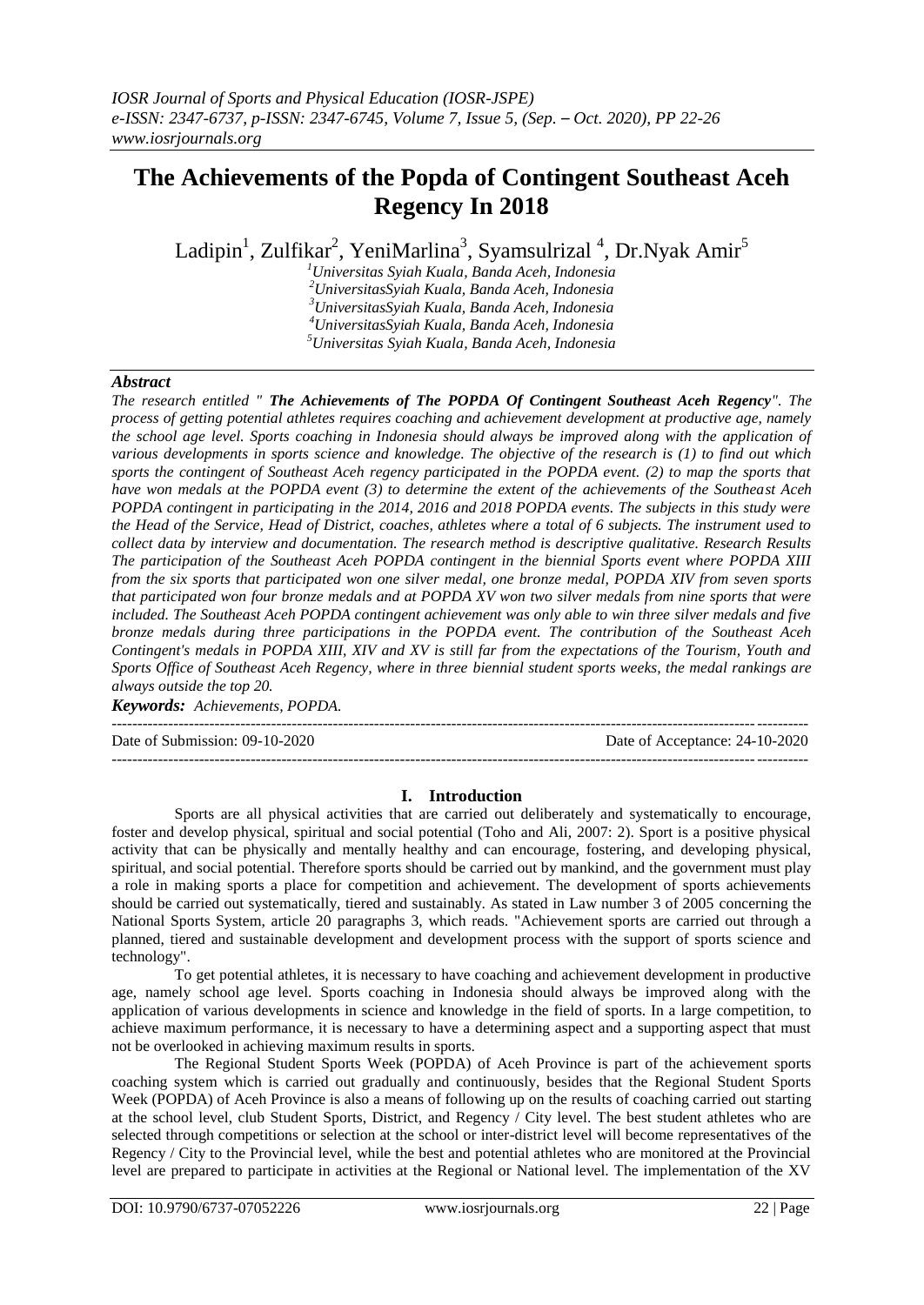Regional Student Sports Week (POPDA) in Aceh Province 2018 is an integral part of the National Sports coaching system.

Southeast Aceh Regency is one of the districts in Aceh Province which has its capital in Kutacane. This regency is located in a mountainous area with an altitude of 1,000 meters above sea level, which is part of the Bukit Barisan mountains. Gunung Leuser National Park, which is the largest national reserve area, is located in this district. Basically the area of Southeast Aceh Regency rich in natural tourism potential, one of which is the Alas River which is widely known as a very challenging river rafting sport.

Aceh Southeast is one of the districts in Aceh Province where every POPDA championship is always participated in the hope that the local government can improve the sports achievements of students at the Aceh level, even though the results of the reality in the field do not match what is expected where every participation in the POPDA event has never been entered into. in the top 10, where the last results at POPDA to XV in 2018 Central Aceh, the Southeast Aceh student contingent was only able to win two silver medals from all sports, placing the Southeast Aceh student contingent in second from bottom. The Office of Tourism, Youth and Sports has tried their best in selecting athletes for POPDA preparation where the service has coordinated with teachers and coaches starting from the socialization, the selection stage and the training stage, in order to achieve maximum achievement. Based on the results of the description above, the researcher intends to examine "Achievements of the 2018 Southeast Aceh POPDA Contingent".

A. Research objectives.

In accordance with the problem formulation that has been stated above, the research objectives to be achieved from this research are:

1. To describe the sports that the contingent of Southeast Aceh Regency participated in the POPDA event in 2014, 2016, 2018

2. To record the sports that has won medals at the POPDA 2014.2016.2018 events

3. To find out the achievements of the Southeast Aceh POPDA contingent in participating in the 2014, 2016 and 2018 POPDA events

#### **II. Research Methods**

This research is in accordance with the problems and objectives of evaluation research with the method used are descriptive through a qualitative approach. According to Arikunto (2006: 245), the qualitative descriptive method is a research procedure that produces descriptive data in the form of written or spoken words from people and observable behavior. Qualitative descriptive research is a non-hypothesis research, so that in the research steps there is no need to formulate a hypothesis. While

#### 3. Taking Conclusions and Verification

The verification stage is the stage of in-depth study as well as drawing conclusions. The decision to make a standard conclusion is the result of a systematic analysis using the relevant method. This test is intended to make comparisons between theoretical truths and conditions that occur in the field, therefore the verification stage is a very decisive stage in generating significant conclusions. Data verification steps, namely:

a. Examine the conclusions that have been drawn to compare with actual theories.

b. Carry out a double-checking process, to test the correctness of the data and the results of the analysis starting from the survey implementation stage, interviews, observation of data and other information presented by the research subject.

Make a conclusion that is the result of the entire initial research process up to the summary of the research data.

#### **III. Research Result**

The research data were obtained through documentation and interviews with the Head of the Tourism, Youth and Sports Office of Southeast Aceh Regency after taking the research mandate, then processing the raw data. In this step, the research data obtained has meaning and conclusions. Then the data needs to be processed and analyzed. The presentation of data in the form of tables and descriptions aims to explain each research result on the achievements of the POPDA contingent of Southeast Aceh Regency at the biennial student level sports in Aceh Province, which has been analyzed by researchers so that in the future it can make it easier for readers to review the results of the research that has been done. Before the presentation in the following table form will be presented the results of the recapitulation of the answers to the results of the analysis of the medal achievements of the Southeast Aceh Regency contingent at POPDA in Aceh Province in 2014-2018, as well as the sports that participated from the Southeast Aceh Regency Student contingent and describe the superior branches medal sports.descriptive research is related to research aimed at investigating human activities and the results of these studies can provide recommendations for future needs (Nazir 2003: 71). In this study, the main thing that was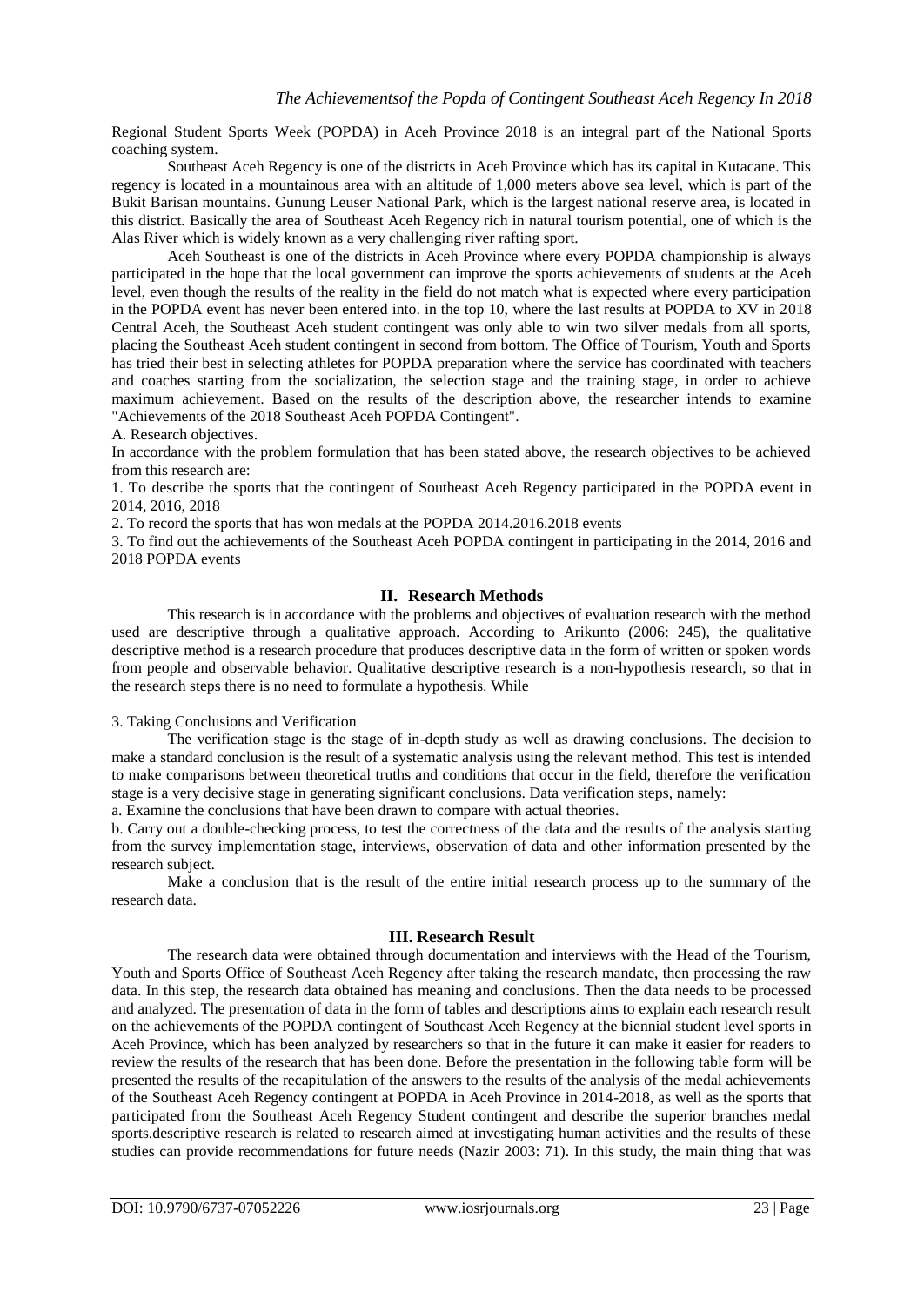studied was the distribution of the achievements of the POPDA contingent of Aceh Southeast Regency from 2014, 2016 and 2018.

This study uses a survey research method. Survey research method is research conducted on large or small populations, but the data studied is data from a sample taken from that population. In this study, the survey was conducted on the achievements of participants from the achievements of the POPDA contingent of Southeast Aceh Regency from 2014, 2016 and 2018.While these achievements refer to the achievements in the period 2014 to 2018 to get maximum achievements in the sports field. This research was conducted in 3 (three) stages.

#### 1. Data Reduction

Data reduction is an initial step in analyzing data, where the data that has been obtained summarizes it, selects the main things, and focuses on things that are important data from observations, interviews with the Southeast Aceh POPDA Contingent in 2018, this activity aims to facilitate understanding of the data that has been collected ,.

#### 2. Display Data

The display stage is the stage of systematically compiling research data with narrative text. This stage can be done by making a provisional conclusion or summary of the meaning of the process of achieving the achievements of the Southeast Aceh POPDA Contingent. The process of reviewing the results of observations can be carried out through a systematic and descriptive summary, so that the subject matter does not deviate from the basic objectives of the study. In addition, the summary also implies that the study material is in accordance with the main indicators of the theme discussed.

#### 1. Interview data of the Head of the Tourism, Youth and Sports Office of Southeast Aceh

Based on the interview data from the head of the POPDA preparation process department, the preparation was carried out by the POPDA contingent of Southeast Aceh Regency for 2 months, starting from the selection stage to the preparation stage for the Training Camp (training) and there was no athlete quarantine during the preparation process. The results of the interview regarding the coaching process show that all athletes involved in the POPDA Southeast Aceh contingent have carried out a continuous preparatory selection program for 2 full months ahead of the 2018 Student Sports Week championship.

The process of selecting athletes for POPDA XV involves all elements of PJOK teachers in terms of socializing POPDA readiness and the data collection process for athletes who will all be selected in the data by each PJOK teacher in each school, besides the problem of psychologists in sports, specifically We don't provide it, but in general we have communicated with teachers and trainers about psychologists because the results of our data collection, the trainers and teachers involved are graduates of Sports Coaching who have a mental basis.

The Southeast Aceh Youth and Sports Tourism Office have prepared a better program in the future in facing the XVI POPDA event in Sabang City with a target of achievement in the top 20. In 2019 the Youth and Sports Office of Southeast Aceh Regency has prepared Pre-POPDA preparations, specifically for sports that are competed at POPDA, budgeting special autonomy funds for athlete preparation, with high hopes that the Southeast Aceh POPDA team will get 4 gold medals, especially from the branch. sports Karate, Pencak Silat Table tennis and athletics, these are the leading sports in Southeast Aceh.

#### 2. Results of interviews with the Head of the Tourism, Youth and Sports Department.

The POPDA preparation process has been carried out well, starting from the invitation that was distributed to every school in Southeast Aceh Regency to the preparation for selection for POPDA preparation, after that the selected athletes did training for 2 months where the athletes made training preparations for 4 times a week. During the preparation process, we require all trainers to create a training program as an initial requirement for training, our name from the service gets obstacles from 11 sports where only 5 sports have a certified trainer and there is a good training program in our opinion while 6 other sports are coaches. do not have a certificate and the training program is still not perfect. In the initial preparation process we involved the teacher because during the process of sending the names who would take part in the selection for the final stage were athletes who had been selected by teachers of physical education, sports and health.

3. Results of interviews with the Financial Transaction Analysis Reporting Center

PPATK officials were one of the research samples, but when in the field based on the results of the research it turned out that the implementation process of POPDA Kabuten Aceh Southeast did not involve PPAT parties and was directly carried out by the Head of the Division of the Tourism, Youth and Sports Office.

#### 4. Results of the Interview with the Sports Trainer

Preparation poses from the trainer are still not maximal where only 2 months are given in which with a very short grace period it is very difficult for the coaching team to prepare the XV POPDA preparation training program held in Central Aceh district, the Southeast Aceh District Contingent has prepared athletes from the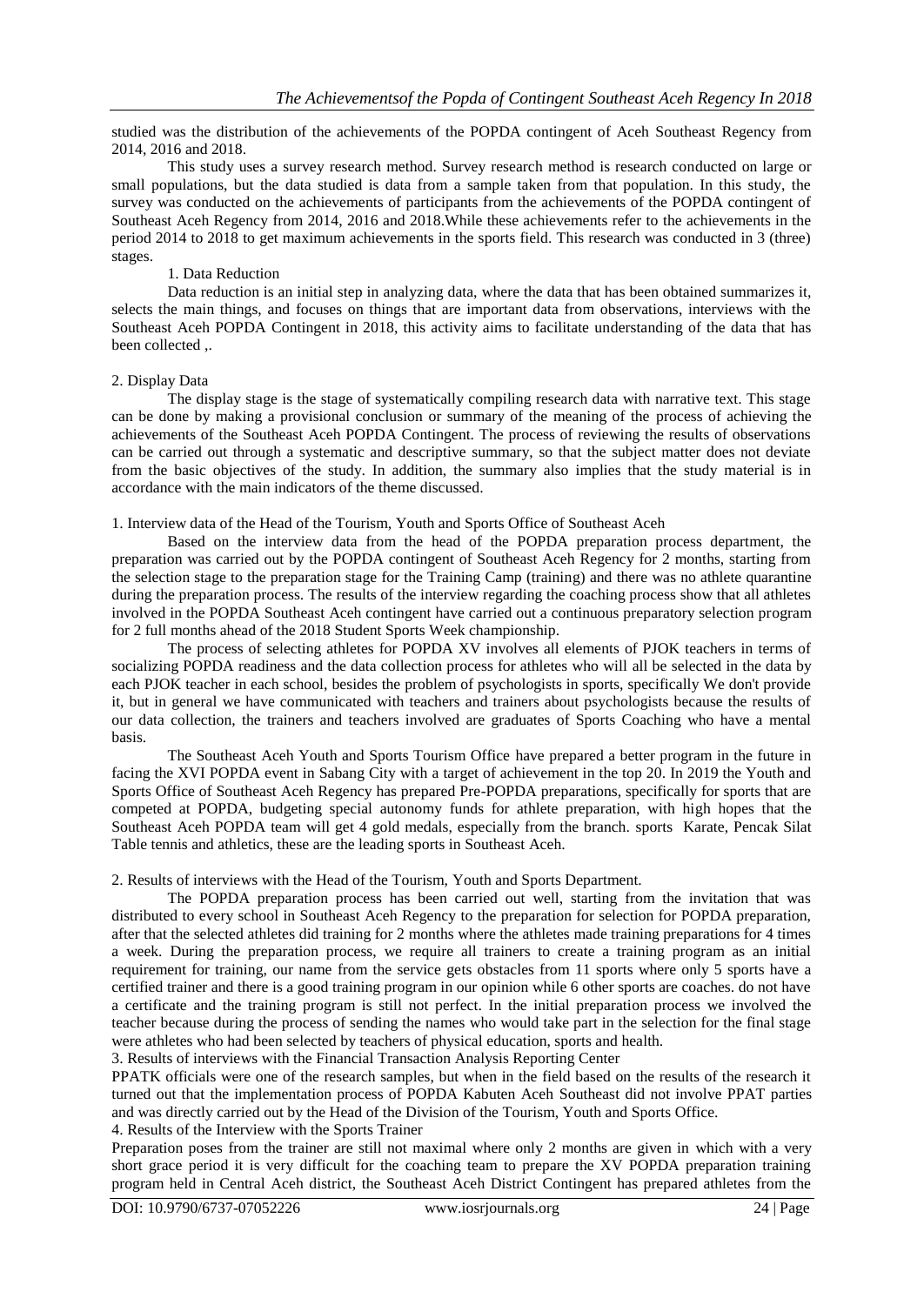start according to with instructions from the Dinas, the team of trainers has worked in accordance with the direction mandated by the Dinas although there are still many obstacles, especially the problem of too short a time for training and the lack of sports infrastructure and facilities. The training program that the coaching team does is in accordance with each sport that will be included in POPDA to XV. The results of the achievement at POPDA XV in Southeast Aceh Regency have not met the expectations of the Southeast Aceh Regency government, where the overall results of the medals are ranked 22 out of 23 City Districts.

#### 5. Results of interviews with POPDA athletes in Southeast Aceh

The POPDA preparation process for athletes only carries out a training process for 2 full months, where according to the athletes it has not been maximal to achieve an achievement or take part in a championship as big as POPDA, besides that the athlete has never carried out a trial during the preparation process, another obstacle that athletes have had before they were there walking less actively in the training process due to living places that are far from the district capital, lack of training sites, and the lack of trainers who have a coaching license.

#### 6. Documentation Data for POPDA Aceh Southeast Sports

Regional Student Sports Week (POPDA) at the regional level of Aceh Province in 2014-2018 had 11 sports to be contested. In 2014 only six sports participated, Athletics, Football, Volleyball, Table Tennis, Karate, Pencak Silat, in 2016 only seven sports participated, Athletics, Football, Volleyball, Table Tennis, Taekwondo, Pencak Silat, Badminton, and in 2018 nine, participating sports, Athletics, Football, Volleyball, Table Tennis, Karate, Pencak Silat, Badminton, Basketball, Sepak Takraw.

Of the 11 sports competed. In 2014 the sports that were not included were basketball, badminton, tennis, karate, football takraw and taekwondo, while in 2016 basketball, soccer field tennis and karate and 2018 sports that were not included were basketball and tennis.

In the achievements of student athletes from Southeast Aceh Regency in 2 (two) annual sports events starting from POPDA to XIII in Lhokseumawe City, POPDA to XIV in Langsa City and POPDA to XV in Central Aceh Regency in 2018, the achievements obtained are still far from being achieved. maximum achievement where at the three times the POPDA championship event, Southeast Aceh Regency was only able to win three silver and five bronze medals in total and has not been able to present a gold medal and has not been able to get into the top 20 of the three in POPDA.

#### **IV. Conclusion**

Based on the results of observations, interviews and documentation that have been carried out by researchers, some conclusions and implications and findings that have been obtained on the 2018 Southeast Aceh District POPDA Contingent Achievements, from the findings and analysis of research data related to the achievement of the POPDA Contingent in Aceh Regency In general, it can be concluded that POPDA has achieved the following:

1. Participation of the Southeast Aceh POPDA Contingent in the biennial Sports event where POPDA XIII from the six sports that participated won one silver medal, one bronze medal, POPDA XIV from seven sports that participated won four bronze medals and at POPDA XV won two silver medals from nine sports that were included.

2. The achievements of the Southeast Aceh POPDA contingent were only able to win three medals and five bronze medals during the three times participation in the POPDA event and have not been able to get into the top twenty overall.

3. The contribution of the Southeast Aceh Contingent's Medal in POPDA XIII, XIV and XV is still far from the expectations of the Southeast Aceh Regency Tourism, Youth and Sports Office, where in three annual student sports weeks the medal ranking is always outside the top 20.

#### **References**

- [1]. Amirullah. (2015). Pengantar Manajemen. Jakarta: Mitra Wacana Media.
- [2]. Arikunto, S. (2006). Prosedur Penelitian: Suatu Pendekatan Praktik. Jakarta: Rineka Cipta.
- [3]. Djamarah.(1994).Prestasi Belajar dan Kompetensi Guru. Surabaya : Usaha Nasional
- [4]. Djoko Pekik Irianto. (2002). Dasar Kepelatihan. Yogyakarta : FIK UNY
- [5]. Furqon, M. (2002). Pembinaan Olah Raga Usia Dini. Surakarta: Pusat Penelitian dan Pengembangan Keolahragaan (Puslitbang-OR) Universitas Sebelas Maret.
- [6]. Harsono, (1988), Coaching dan Aspek Aspek Psikologi Dalam Coaching, Jakarta, CV.Kesuma.
- [7]. Hasan, A. dkk. (2005). Kamus Besar Bahasa Indonesia. Jakarta: Departemen Pendidikan Nasional Balai Pustaka.
- [8]. Hidayat, Y. (2008). Pengantar Psikologi Olahraga. Bandung: FPOK-UPI.
- [9]. Kosasih. E (1993). Olahraga, Teknik dan Program Latihan, Akademika Presindo, Jakarta.
- [10]. KONI, (2000). Garuda Emas Pemanduan dan Pembinaan Bakat Usia Dini.KONI: Jakarta
- [11]. Kusmaedi, N. (2002). Olahraga Lanjut Usia. Bandung: Fakultas Pendidikan Olahraga dan Kesehatan Universitas Pendidikan Indonesia.